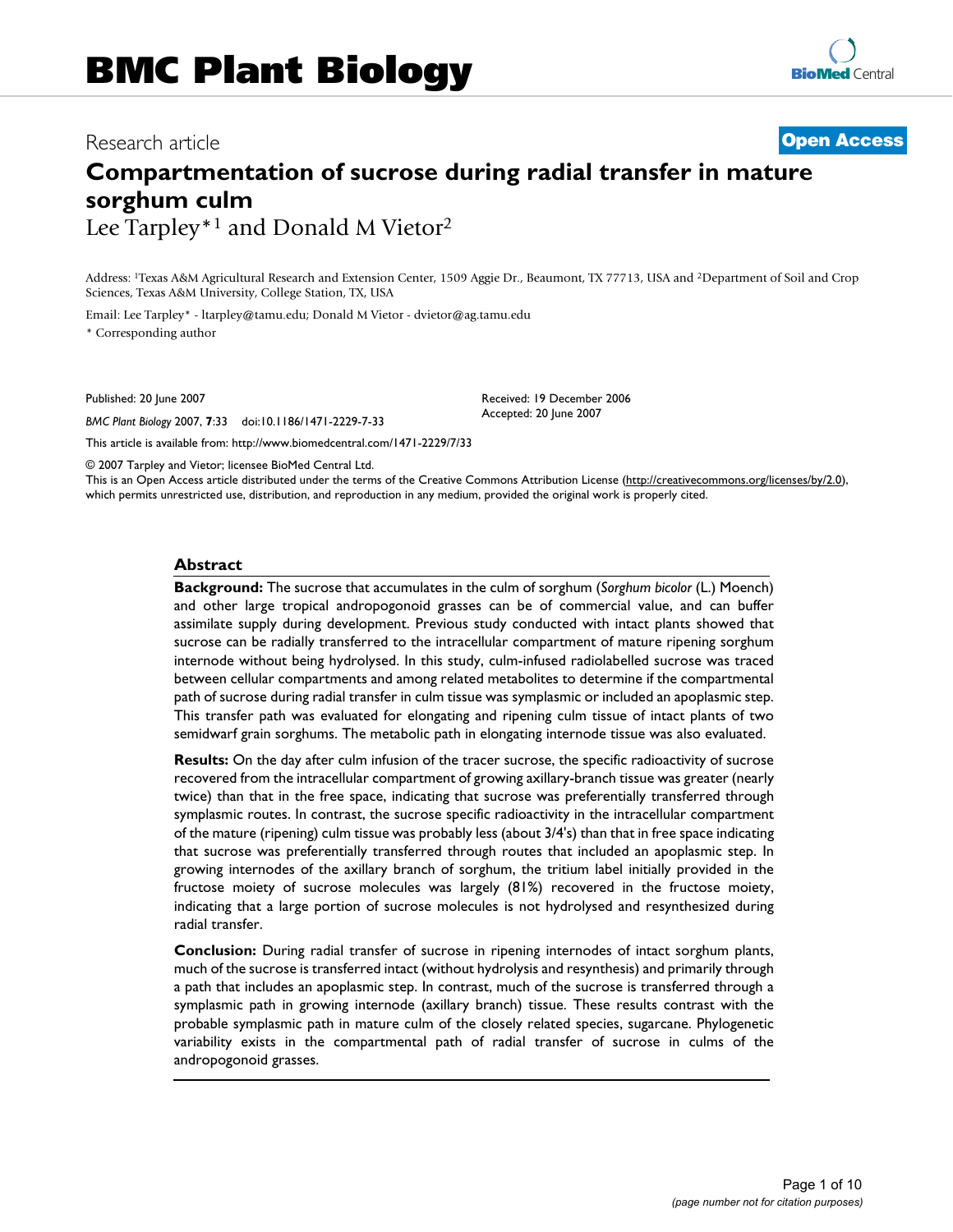# **Background**

The Andropogoneae tribe of grasses includes a number of large tropical grasses, several of which are widely cultivated for either their grain (sorghum [*Sorghum bicolor* (L.) Moench] and maize [*Zea mays* L.]) or for the sucrose accumulated in the culm (sugarcane [*Saccharum officinarum* L.] and sorghum). The examined species contain sucrose in the culms. This sucrose can support grain filling in some circumstances by buffering the supply of photoassimilate. This study contributes to improved understanding of processes of sucrose accumulation in sorghum culm. Our first objective investigated whether radial transfer of sucrose from phloem to the storage compartment of ripening culm (elongated internode during sucrose accumulation) included an apoplasmic step. Second, we evaluated the metabolic path of sucrose, including the extent of sucrose hydrolysis, during this radial transfer within a growing culm (axillary branch). These results complement those of a previous study [1] that indicated much of the sucrose is not hydrolyzed during radial transfer in ripening culm.

Sorghum is closely related to sugarcane [2]; members of both species are capable of accumulating large amounts of sucrose in the culms. Similarities exist between the two species with respect to the processes of sucrose accumulation in ripening internodes. For both, a low level of sucrose degradative activity, especially acid invertase activity relative to sucrose synthetic activity, is a prerequisite for sucrose accumulation [3-6]. A large proportion of the sucrose is neither degraded nor synthesized during radial transfer in ripening sorghum internodes [1]. Sucrose can also be transferred intact in sugarcane internodes [7,8], but sucrose synthetic activity further promotes the sucrose accumulation [5].

The radial transfer of sucrose follows a symplasmic path in sugarcane [9,10] based on evidence from selective movement of compartmental tracer dyes and of lignification and suberization situated to prevent apoplasmic movement of sucrose between the vascular bundles and parenchyma in the ripening sugarcane internodes. Other evidence for systematic blockage of plasmodesmata suggests that an apoplasmic step might be necessary in radial transfer in sugarcane [11].

In internodes of mature sorghum culm, the sucrose moves along its metabolic path during radial transfer without requiring hydrolysis. This conclusion is based on several points of evidence. The extractable activities of the sucrose degradative enzymes, invertase (EC 3.2.1.26) and sucrose synthase (EC 2.4.1.13), decline to low levels prior to the period of extensive sucrose accumulation in diverse sorghums representing a range of culm sucrose-accumulating potential [3,12,13]. This was confirmed in the case of sucrose synthase by a concurrent decline in the levels of transcript for the sucrose-synthase gene [3]. In addition, sucrose is found at much higher concentration than either glucose or fructose in both the free space and the intracellular compartment of culms during storage [14]. Lastly, sucrose recovered from the intracellular compartment of a distant part of culm after infusion of asymmetrically labelled sucrose did not possess much randomization of label. Extensive randomization of label would be expected if the sucrose had been hydrolyzed and resynthesized [1]. In the same study, the sucrose appeared to preferentially move in a cellular path that included an apoplasmic step. This preliminary conclusion was based on a higher sucrose specific radioactivity being present in the free space relative to the intracellular compartment of the sampled culm tissue. Endogenous sucrose would dilute the radioactive sucrose, thus a higher sucrose radioactivity indicates a preferential or prior movement through that compartment. The radial transfer processes of sucrose into intracellular storage in the culms of sorghum delimit the processes of remobilisation from culm to grain, thus identifying the sucrose-accumulation processes also helps refine targets for improving or stabilizing sorghum grain yield.

As sorghum internode elongation nears completion, sucrose accumulates in the culm tissue [12]. The rate of accumulation in culm internodes often increases near anthesis, which is typically a period of low demand in reproductive sinks of uniculm sorghum types selected and managed for grain production [15]. Sucrose accumulated in culm tissue during anthesis can be remobilized to reproductive sinks if photoassimilate export from source leaves is low relative to reproductive sink demand [15,16]. Conversely, sucrose accumulates in mature internodes as grain filling is completed before new axillary branches develop from upper nodes of many of the non-senescent, tropically adapted sorghums [17]. The emergence of axillary branches after grain filling is complete offers an opportunity to compare, simultaneously, the processes of sucrose radial transfer from phloem to the intracellular storage/utilization sites in mature internodes of the main culm and in elongating internodes of rapidly growing branches. The cellular and metabolic paths of sucrose during radial transfer between phloem and the intracellular compartment in growing sorghum internodes have not been studied in intact plants, but would be expected to be symplasmic and without extensive sucrose hydrolysis based on comparison with other growing plant tissues [18].

The primary objective of this study was to determine if radial transfer of sucrose between phloem and the intracellular compartment in ripening internodes of sorghum included passage through an apoplasmic step. Radiola-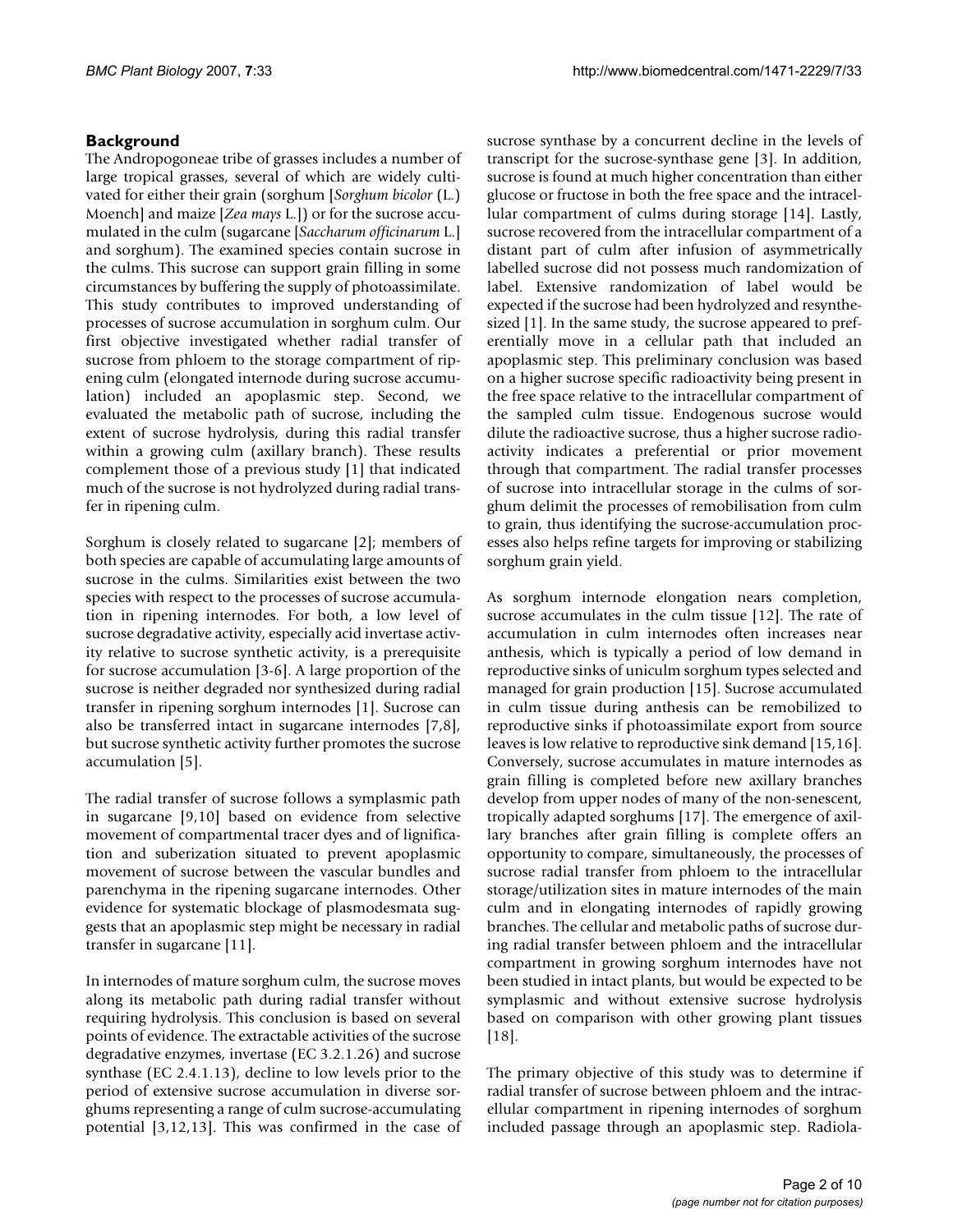belled sucrose was introduced into culms of two sorghum cultivars; the sucrose recovered from unperturbed tissue for analysis; and the sucrose specific radioactivity compared between apoplasmic (free space) and the intracellular compartment. Because endogenous sucrose dilutes radiolabelled sucrose, the comparative dilution of sucrose specific radioactivity is indicative of the compartmental path during radial transfer.

A secondary objective was to compare the radial path of sucrose from phloem to intracellular compartment of growing axillary-branch tissue with that of the ripening internode tissue. A previous study indicated much of the sucrose was not hydrolyzed and resynthesized during radial transfer in ripening sorghum internode, but the metabolic path in elongating internode tissue was not examined. Asymmetrically labelled 3H-sucrose (label in the fructose moiety only) was infused into culms, sucrose recovered from the intracellular compartment of unperturbed branch tissue was analyzed, and the distribution of 3H-label between the two hexose moieties of sucrose was quantified. An extensive amount of redistribution of label between the moieties would indicate that extensive hydrolysis and resynthesis of sucrose occurred during the radial transfer, whereas little redistribution of radiolabel in the recovered sucrose molecules would indicate that little hydrolysis and resynthesis had occurred.

## **Results**

## *No gradient of radiolabel from tracer sucrose along the length of the sampled internode*

Radiolabel content was similar among sampling locations of ripening internode tissue. These locations were opposite and below the infusion point. The uniform radiolabel content among the locations indicated neither tissue damage nor simple diffusion through culm tissue could explain the movement of radiolabeled sucrose into the sampled portion of internode. Instead, the lack of a gradient in the radiolabel along the length of the sampled portion of the internode is consistent with delivery of the radiolabelled sucrose through phloem to the sampled portion of the internode. Similar results were obtained in previous studies [1,19,20], and the delivery of the radiotracer through normal distribution routes (i.e., phloem) was a basic assumption of the methodology used in this study. The lack of variation of radiolabel content among sampling locations indicated the 24 samples analyzed in the present study provided an unbiased representation of a) internode location, b) cultivar, c) developmental stage, and d) intracellular compartment.

## *Sucrose and hexose-sugar contents of intracellular and free-space compartments*

Culm soluble sugars were located largely within the intracellular compartment of both ripening and elongating internodes. The mean percentage of soluble sugars in the intracellular compartment was 83% for ripening internodes of the main culm and 89% for elongating internodes of axillary branches (Fig. 1). The volumes of the intracellular compartment and free space were not determined, which made it necessary to compare relative contents rather than concentrations of sugar. Total solublesugar (glucose + fructose + sucrose) contents, normalized on a tissue dry weight basis, were greater in both compartments of the ripening-culm tissue than in respective compartments of the elongating-internode tissue (results not shown). A more striking difference was the greater ratio of sucrose to hexose (glucose + fructose) sugar  $(> 1)$  for both compartments of the ripening-culm tissue than for respective compartments of elongating-internode tissue (< 1) (Fig. 1).

## *14C-sucrose specific radioactivity of intracellular and freespace compartments*

The ratio of the <sup>14</sup>C-sucrose specific-radioactivity in intracellular compared to free-space compartments (sucrose specific-radioactivity ratio) was calculated to determine, in part, the path of sucrose during transfer between phloem and intracellular compartments. The 14C-sucrose specific radioactivity is the <sup>14</sup>C-radioactivity recovered as sucrose from a compartment divided by sucrose content of the same compartment. As infused radiolabelled sucrose moves throughout the plant, the sucrose specific radioactivity decreases due to dilution from the endogenous sucrose. A relatively high sucrose specific-radioac-



# **Figure 1**

**Soluble sugars of free-space and intracellular compartment in elongating and ripening internode of sorghum**. The contents of glucose (G), fructose (F) and sucrose (S), expressed on a weight per tissue weight basis, of the free space (left subpanel) and the intracellular compartment (right subpanel) of elongating internode tissue from axillary branches at or before anthesis (left panel) and of mature ripening internode tissue of the main culm (right panel) of sorghum. The results from two cultivars of sorghum are combined. The error bars are 95% confidence intervals.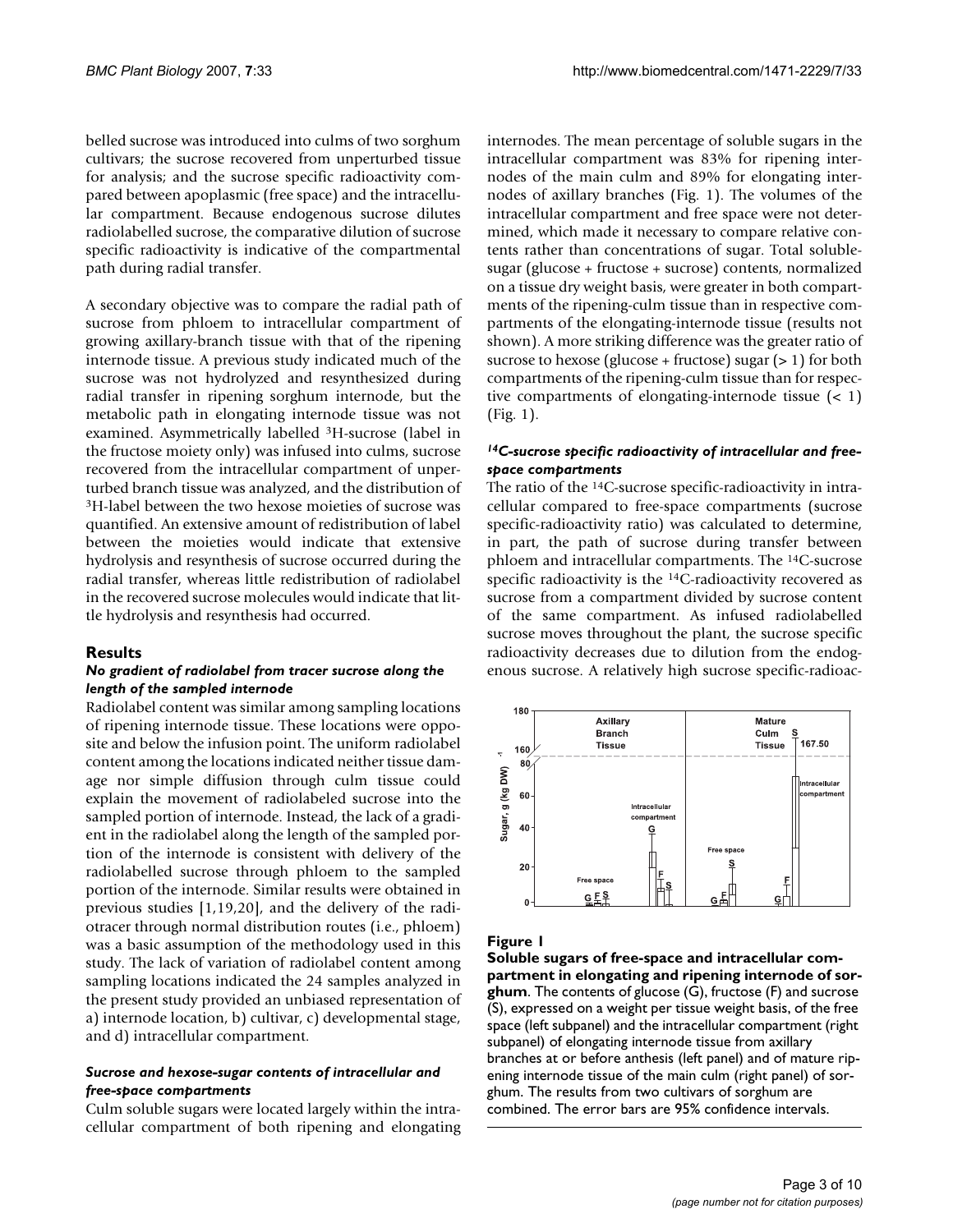tivity ratio would indicate the radial path of the sucrose is primarily intracellular (symplasmic). A ratio greater than 1 (1.96  $\pm$  0.42 [95% c.i.]) in elongating internodes of axillary branches (Fig. 2) indicated sucrose is preferentially moved into the intracellular compartment through symplasmic routes.

In the ripening internode of the main culm, the sucrose specific-radioactivity ratio was less than in the elongating internode and probably less than 1 (0.77  $\pm$  0.41 [95%] c.i.]) (Fig. 2). The preferential path of sucrose radial transfer of ripening internodes is likely to include an apoplasmic step. Similar results of a previous study [1] indicated the path in the ripening internode included an apoplasmic step. In combination, the results from the two studies provide strong evidence that the preferential route in the ripening stem includes an apoplasmic step.

# *Radioactivity distribution between hexose moieties of sucrose recovered from intracellular compartment of elongating internodes*

Pearson's correlation analysis was used to compare the sucrose specific-radioactivity ratio between 14C- and 3Hsucrose that were infused simultaneously and sampled from elongating internodes of the axillary tillers. The correlation coefficient was 0.988. The strong positive correlation indicated both 14C- and 3H-sucrose were quantitatively similarly transported into the intracellular compartment of elongating internodes of sorghum. These



# Figure 2

**Ratio of the 14C-sucrose specific radioactivity of the intracellular compartment relative to free space**. The ratio of the 14C-sucrose specific radioactivity of the intracellular compartment relative to the free space of elongating internode tissue from axillary branches at or before anthesis (left panel) and of ripening internode tissue of the main culm (right panel) of sorghum. Radiolabeled sucrose had been introduced into intact plants via culm infusion about 24 h previously. The reference line is at a ratio of 1.0. The results from two sorghum cultivars are combined. The error bars are 95% confidence intervals.

results suggest that isotope discrimination during radial transfer of sucrose had little influence on the redistribution of 3H-label between the hexose moieties of sucrose as an indicator of the metabolic path of the sucrose.

Upon introduction into the plants, the 3H-sucrose contained all of the 3H-label in the fructose moiety. If the sucrose was hydrolyzed (inverted) and resynthesized along the route to the intracellular storage compartment, 3H-label would be redistributed between the two hexose moieties of the resynthesized sucrose because of the omnipresence and activity of phosphoglucoisomerase (EC 5.3.1.9) [1]. The equal distribution of 14C-label between the two hexose moieties of 14C-sucrose provided an unchanging reference for the distribution of radioactivity between hexose moieties. The 14C-radioactivity recovered in sucrose of the intracellular compartment of the axillary-branch tissue remained equally distributed between the two hexose moieties (Fig. 3) as observed previously for ripening sorghum internodes [1] (Fig. 3). In contrast, the 3H-label in the recovered sucrose remained in the fructose moiety (81%) of elongating internodes (Fig. 3). This same result was observed for ripening sorghum internodes in the previous study [1] (Fig. 3). Assuming a Poisson distribution, a large portion (52%  $\pm$ 33% [95% c.i.]) of the fructose moiety of sucrose was not exposed to hydrolysis (i.e., sucrose cleavage, hexose phosphorylation, isomerization of hexose phosphates, and sucrose resynthesis) during radial transfer of sucrose in the elongating internodes of the growing axillarybranches of intact sorghum plants [7].

# **Discussion**

# *Soluble sugar within the intracellular compartment of the internodal tissue*

The larger sucrose to hexose-sugar ratio observed in ripening internode tissue relative to elongating internode tissue (Fig. 1) is consistent with variation in soluble-sugar composition during maturation of sorghum culms [1,3,12]. Previous studies indicated the increase in sucrose relative to hexose sugar is preceded by a decline in sucrose-degradative activity during the transition from internode elongation to the ripening phase [3,12]. The high content of soluble sugars in the intracellular compartment of internodes of axillary branches and the ripening internodes (Fig. 1) is substantiated in previous reports [1,3]. When plant tissues contain high levels of osmoticum, including soluble sugars, the osmoticum concentrations of the free space and intracellular compartment are fairly comparable [18]. In the present study, the higher content of soluble sugars in the intracellular compartment reflects, in part, the greater volume compared to free space.

The relatively high ratio of glucose to fructose in the intracellular compartment of the axillary branch is probably a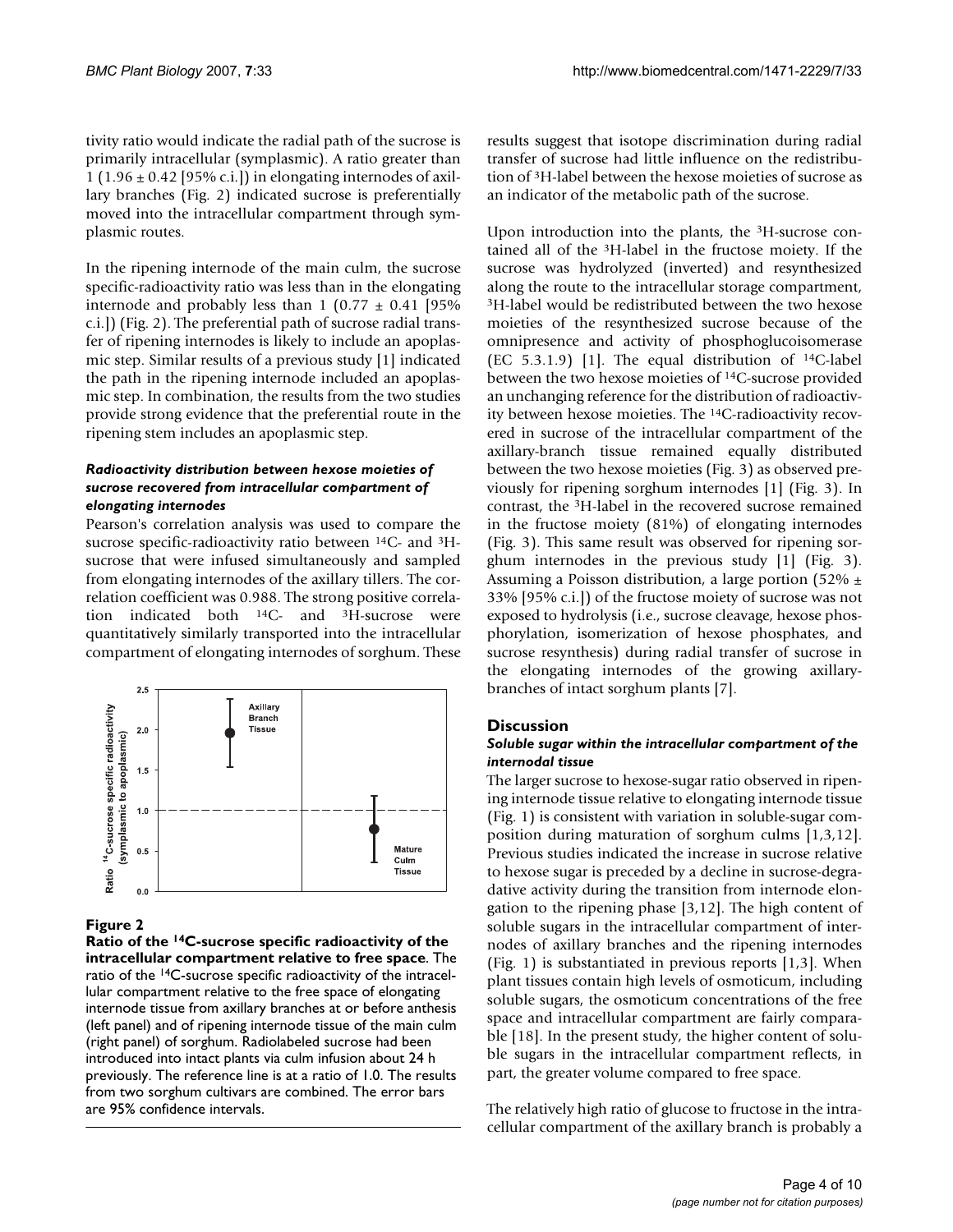

# **Figure 3**

**Proportion of radioactivity in fructose moiety of sucrose recovered from intracellular compartment of internode tissue**. The proportion of 14C (left panel) and <sup>3</sup>H (right panel) in the fructose moiety relative to the combined fructose and glucose moieties of sucrose recovered from the intracellular compartment of internode tissue. Tissue was sampled from unperturbed internode tissue of sorghum plants into which uniformly labelled <sup>14</sup>C-sucrose and asymmetrically labelled (all of the label in the fructose moiety) 3H-sucrose had been simultaneously infused about 24 h before. The proportions are provided for tissue from axillary branches at or before anthesis and for mature ripening tissue from the main culm. The results for the main culm are from a previous study [1]. In each case, the results from two sorghum cultivars are combined. The reference line is at a proportion of 0.5, which was the proportion of the 14C-sucrose at the time of introduction into the plant. The error bars are 95% confidence intervals.

result of greater consumption of fructose. The procedures for sugar analysis were modified from ones known to prevent artifactually high fructose levels in plant tissue extracts [21]. The starch levels in sorghum internodes are typically quite low [3], so do not sequester enough glucose to explain the high ratio as due to high glucose influx. In asparagus stem, a greater consumption of fructose was related to increased capacity for glycolytic flux in the stem [22]. However, the transition from a high glucose to fructose ratio as noted in immature grape berries to one near unity in mature grape berries was associated with a breakdown of cell integrity during ripening resulting in a loss of the spatial separation of substrate and enzyme (invertase) [23]. In mature sugarcane internode, the fructose is thought to be maintained at low levels due to high fructose phosphorylating activity [24].

# *Apoplasmic step in path of radial transfer of sucrose in ripening internode*

In the growing axillary branch of sorghum, the preferential route of sucrose during radial transfer from phloem to

the intracellular compartment is symplasmic (Fig. 2). A large portion of sucrose is transferred intact (Fig. 3) without hydrolysis or resynthesis. In ripening internodes of sorghum, the preferential route of sucrose during radial transfer includes passage through an apoplasmic compartment (Fig. 2). Yet, a large portion of the sucrose is transferred intact (Fig. 3).

The symplasmic transfer of the intact sucrose to the growing internodes of the axillary branch is consistent with expectations for paths in growing plant organs [25]. There is no obvious advantage for an apoplasmic step within the steep concentration gradient between phloem and growing cells and tissue. The sucrose moves into growing cells and has a relatively short half-life before being degraded and used for various purposes [26]. The utilization of sucrose in the cell maintains a concentration gradient allowing more sucrose to enter into the intracellular storage compartment via diffusion, bulk flow, or regulated plasmodesmatal conductance [26].

The presence of an apoplasmic step during radial transfer of sucrose in ripening internodes of sorghum is consistent with expectations for plant organs after the transition from growth to accumulation of large amounts of osmoticum [18]. The apoplasmic step can enable regulation of cellular uptake of sucrose at the membrane-transporter level. However, the route in the ripening internode in sorghum differs from that in sugarcane, a closely related species, which appears to involve symplasmic transfer [9].

A positive association between the extent of competition between parenchymal uptake and phloem uptake of sucrose and the sucrose concentrating ability of sorghum internodal tissue from different genotypes and developmental stages [19], in combination with evidence for radial transfer of sucrose intact [1] and through an apoplasmic compartment, suggests a possible role for a sucrose transporter in the plasmalemma or tonoplast membrane as part of a mechanism regulating sucrose accumulation in sorghum culm, but no direct evidence exists in support of this. Furthermore, there is no evidence to rule out a role for hexose transport from the apoplasm, but under the conditions of the present study this would be a secondary role. In sugarcane, the ShSUT1 sucrose transporter is localized in parenchyma tissue surrounding the stem vascular bundles [10] where it might be involved in sucrose efflux to the apoplasm or in return of apoplasmic sucrose to the symplasm. In the latter case, the sucrose transporter might be acting in conjunction with the lignified, suberized cell walls surrounding the vascular bundles to provide both a biochemical and a physical barrier against backflow of sucrose into the vascular system [27]. Evidence exists for uptake of sucrose intact [7,8] into sugarcane internode tissue, and also for hexose uptake into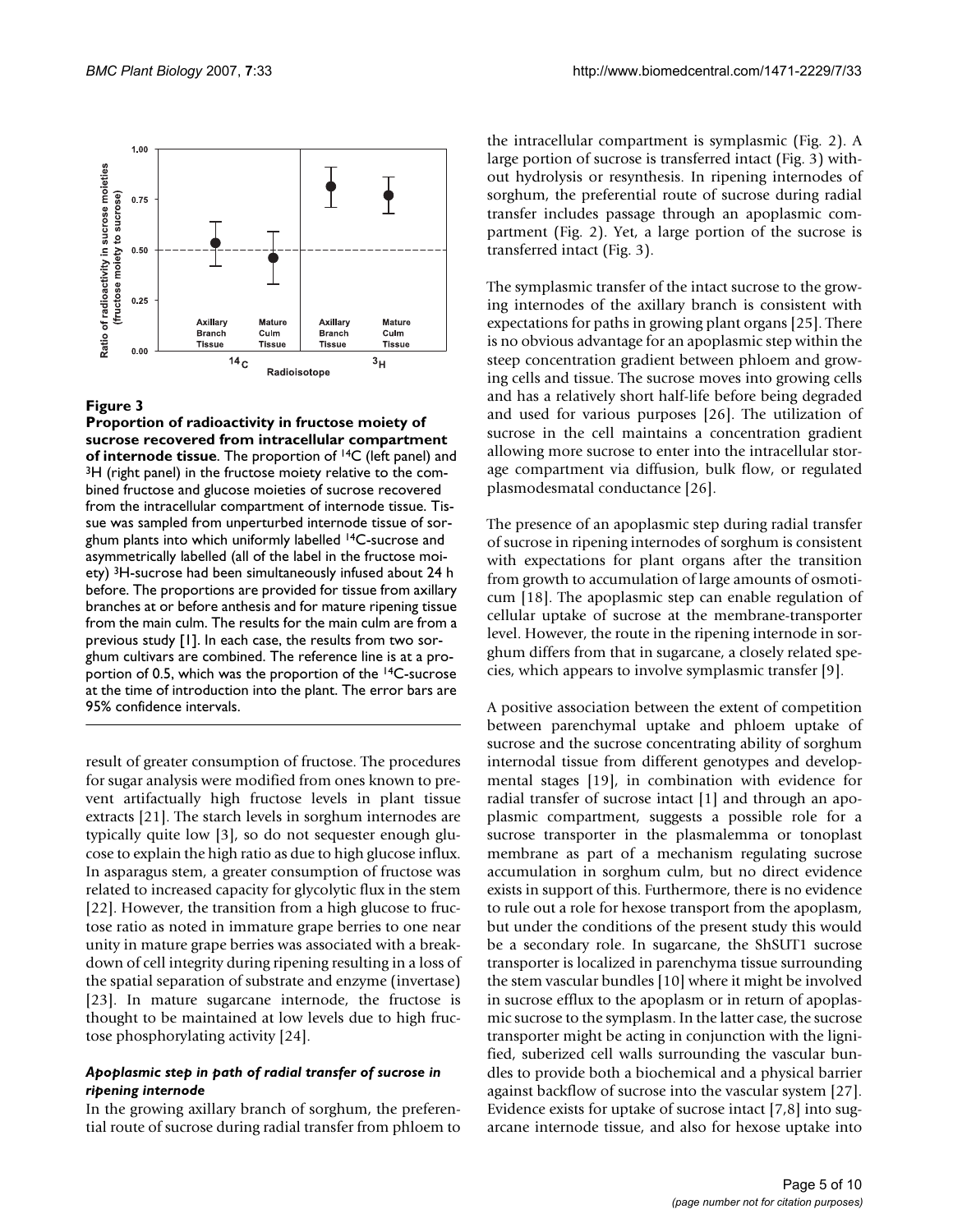suspension cells derived from sugarcane culm parenchyma tissue [28]. Hexose transporters have been identified in sugarcane internodes with expression in the vascular bundle [29] and in the surrounding parenchyma cells [27]. The mechanisms for tonoplast uptake of sucrose in sugarcane internode are not clear [27]. The expression patterns of sugar transporters in sugarcane culm do not exclude any of the suggested cellular or metabolic paths of sucrose during radial transfer.

Although the transcriptome has been analyzed for various sorghum tissues, developmental stages and environmental conditions (e.g. [30]), the objectives of these studies have not included the provision of information to help define the mechanisms of sucrose accumulation in ripening sorghum internode [31]. A number of putative sugar transporters have been identified via transcriptomic studies in sugarcane [29,31,32]. These, but especially the ShSUT1, have potential as probes for examining the expression patterns in sorghum internodes and providing insight into the mechanisms of sucrose accumulation in sorghum culm.

Sucrose synthetic metabolism in ripening internodes of sugarcane might be sufficient to balance sucrose degradative activity remaining during the transition from internode elongation to ripening [5]. If the sucrose synthetic metabolism of sugarcane does have this effect of increasing the sink strength of the ripening internode relative to that of sorghum, then it might allow an earlier and greater accumulation of sucrose. On the other hand, it could also diminish the ability to remobilize sucrose from the ripening culm tissue.

# *Intact transfer of sucrose from phloem to intracellular compartments*

Observations of radial transfer of asymmetrically labeled (3H) sucrose to the elongating internodes of sorghum axillary branches indicate that there is no requirement for hydrolysis and resynthesis of sucrose. Similarly, a substantial portion of sucrose is transported intact between phloem and intracellular compartments within ripening sorghum culm internodes. The transport of intact sucrose agrees with recent models from sorghum [1] and sugarcane [7], which do not include a path involving invertase action that cleaves sucrose prior to hexose phosphorylation, isomerization of hexose phosphates, and sucrose resynthesis during sucrose uptake into the intracellular compartment. The isomerization of the hexose phosphates due to phosphoglucoisomerase action is usually rapid and easily reversible. The unchanged asymmetry of 3H-label between hexose moieties of sucrose transported to elongating internodes in the present study indicates inversion of sucrose and isomerization of hexoses is not necessary for radial transfer of sucrose between phloem and intracellular compartments.

Previous studies to determine the metabolic path of sucrose have often involved application of the tracer sucrose to slices of culm tissue (stem disks). The initial efforts supporting the inversion model, which hypothesized sucrose hydrolysis and resynthesis [33], involved incubation or washing of the tissue slices for extended periods in solution lacking osmoticum before sucrose uptake was quantified. The steep concentration gradient between wash solutions and culm tissue could have increased cell turgor and induced invertase activity. The invertase activity would enable sucrose hydrolysis prior to sucrose accumulation in cells within disks [34]. The interpretation of observations of sucrose uptake in stem disks (portions of culm cross-sections) from solution presents additional challenges. Sectioning and suspension of disks in solution can interrupt or bypass normal anatomical flow of sucrose from phloem to the intracellular compartment. Rapid depletion of the sucrose pool of sieve elements and companion cells could result due to interruption of normal routes of replenishment [35]. In more recent studies, tissue slices from ripening sugarcane internodes were incubated in osmotically buffered solution to avoid the steep turgor gradients during washing in early studies. Uptake of asymmetrically labeled sucrose from the osmotically buffered solutions provided preliminary evidence that sucrose was not necessarily cleaved and resynthesized in route to storage in cells [7,8]. These more recent studies of sucrose uptake warned against uncritical acceptance of the inversion model, but the inherent limitations of experiments using excised disks in solution equivocated arguments against the inversion model, and also could not determine the compartmental path of the sucrose during radial transfer. The results from intact sorghum internodes in the present study show that the inversion model is not universally valid for the andropogonoid grasses.

Evidence that a substantial portion of the sucrose is transferred intact from the phloem to the storage compartment in sorghum culm does not rule out the possibility that sucrose can also be inverted in the apoplasmic space followed by cellular uptake of the hexose sugars. Evidence for such uptake exists in sugarcane internode cells [28]. The ratios of these two sucrose metabolic paths during radial transfer in sorghum internode under various conditions has not been studied.

# *Nature of sink strength during sucrose accumulation in ripening sorghum internode*

'In planta' and molecular studies similarly indicate sucrose metabolism is not necessary for sucrose storage in ripening sorghum internodes. Extractable activities of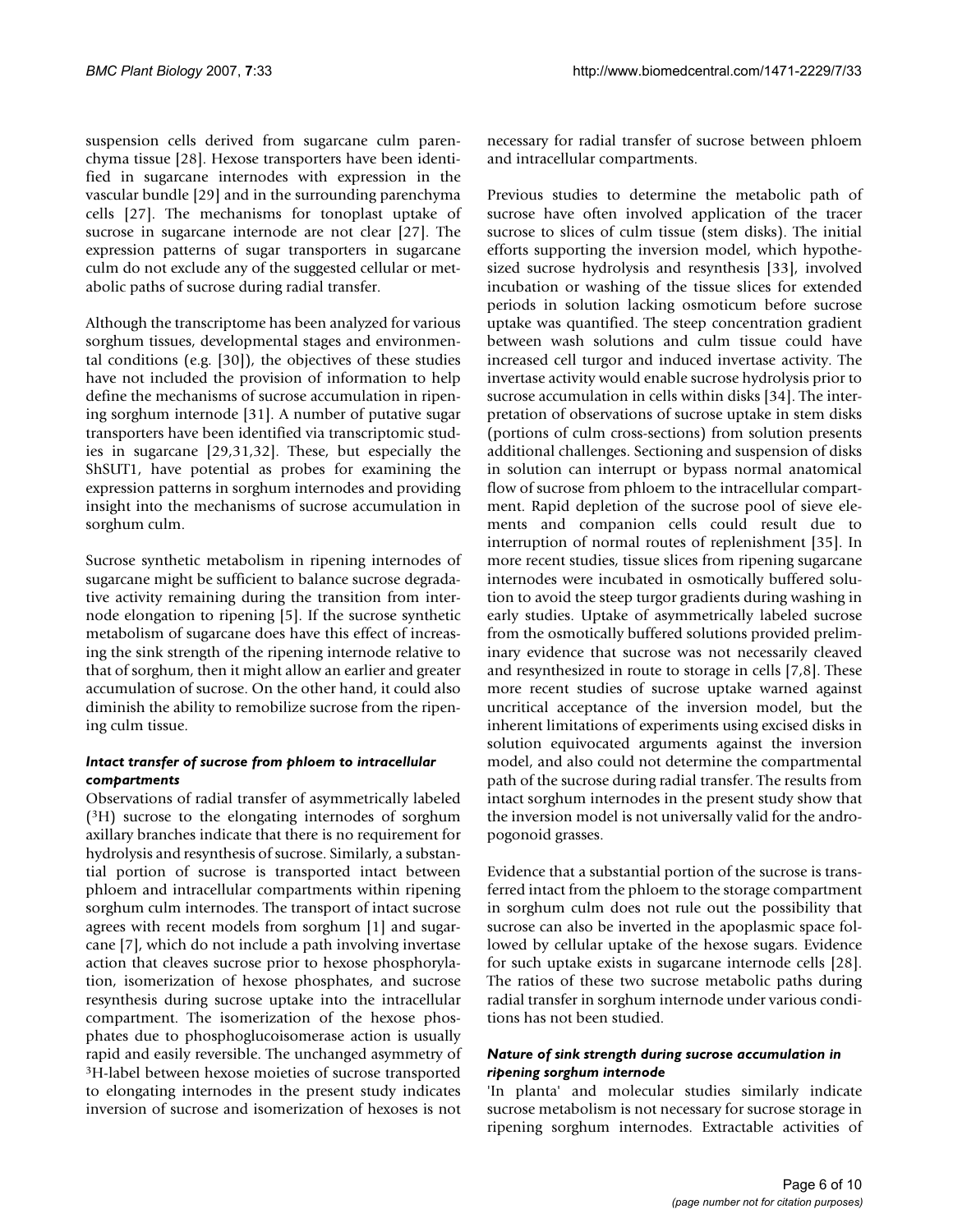sucrose-degrading enzymes decline to low levels in internodes prior to sucrose accumulation [3,12]. The decline includes repression of activity at the pretranslational level [3]. Yet, relatively low levels of sucrose degradation do not imply that the ripening sorghum internode is a passive sink. A previous culm infusion study performed on sorghum [19] showed that the gradient in radiolabel content directly below the infusion site was related to potential sink strength. Cellular uptake in internode tissue was greater in a sweet-stemmed than a grain-type cultivar. In addition, competition between phloem removal and intracellular storage of provided sucrose was greater for the sweet-stemmed cultivar. The preceding decline in activities of the sucrose-degrading enzymes, however, did not relate to potential sink strength. The results from the present study indicate radial transfer of intact sucrose in ripening internodes is compatible with a mechanism of sucrose accumulation that includes regulation of cellular uptake. The mechanism in sorghum internodes regulating sucrose accumulation and remobilization is likely to lie in the combination of regulation of cellular uptake of sucrose at the membrane transporter level, passive resistance to back-flow of the sucrose due to distance between some storage cells and phloem, and/or regulation of flow through the plasmodesmata. These possibilities were not addressed in this study.

# **Conclusion**

In the growing axillary branch of sorghum, the preferential cellular path of sucrose during radial transfer from phloem to the intracellular compartment is symplasmic, and much of the sucrose is transferred intact. In the mature ripening internode, the compartmental path preferentially includes an apoplasmic step, and much of the sucrose is transferred intact. Phylogenetic variation in the extent to which an apoplasmic step is involved in the radial transfer of sucrose in culms of the large tropical grasses of the Andropogoneae needs to be defined, instead of extrapolating sugarcane-based models of accumulation to other species. The presented method of introducing tracer sucrose into intact plants via culm infusion avoids difficulties in interpretation of results obtained through use of tissue slices.

## **Methods**

## *Plant material and culture*

Plants of two semidwarf grain sorghum types (Tx430 and ATx631 X RTx436) were grown in research field plots using typical production practices at the Texas A&M University Research Farm in Burleson County, Texas, USA. The plants were healthy at the time of treatment.

## *Culm infusion*

Infusion of radiolabeled sucrose into internodes of intact plants was used to trace radial paths of transport between

phloem and intracellular compartments. The culm infusion of sucrose solution was achieved for six plants of each cultivar during a developmental period in which at least one axillary branch (an axillary branch develops from an upper node, typically no earlier than late grain-filling of the main panicle) was at or nearing anthesis. At this developmental stage, the upper internodes of the axillary branch are still elongating, but internodes on the main culm are fully elongated. The sites for infusion on the main culm were about ten internodes above soil level, which avoided short basal internodes close to root sinks. In addition, infusion sites were separated by about three internodes from sink effects of the developing panicle and axillary branches. Because of these compromises, the infusion internode was also chosen for analysis of mature culm tissue. Previous study had demonstrated that the portion of an elongated sorghum internode below and opposite the infusion site is not subject to injury due to the infusion. Sampling to avoid injured tissue avoided diffusion or mass flow of radiolabeled sucrose between the infusion site and sampled tissue [19]. The spread of necrosis resulting from culm infusion in maize was no farther than 1 cm from the infusion cavity [28]. The wound response due to infusion of sweet sorghum extended no farther than 15 to 30 mm from the infusion cavity based on the ratio of radiolabel from the infused sucrose appearing in aqueous-ethanol insoluble relative to aqueous-ethanol soluble fractions of tissue extracts [19]. The mature culm samples were obtained at distances ranging from 40 to 70 mm from the infusion cavity. The samples from axillary branches were much farther from the infusion site, typically one to three internodes plus some portion of the branch distant.

The infusion into the selected culm internode was performed over a 1-h period in mid-afternoon as described in Tarpley et al. (1996) [1]. The general method of culm infusion used in the study was described by Boyle et al. [36]. A cork borer was used to drill a cylindrical hole (about 0.2 mL in capacity) partway into an upper portion of an internode. The cavity was then plugged with a serum sleeve stopper. After creating the cavity and before plugging it, the cavity was immediately filled with unlabeled sucrose solution to limit the amount of air introduced into the tissue while working the stopper into place. A small reservoir fed solution through tubing to a hypodermic needle that was inserted through the stopper into the cavity. About 400 µL was infused through tubing: first, 100 µL as unlabeled solution to make sure uptake was occurring; next, 100 µL containing labeled sucrose; and finally, 200 µL as a rinse with unlabeled solution. Complete introduction of label into culm was achieved for every plant. After infusion of the 204 mM (68 g  $L^{-1}$ ) sucrose solution containing 148 kBq  $(4 \mu\text{Ci})$  [U-<sup>14</sup>C]sucrose (ICN Biomedicals, Irvine, California, USA) and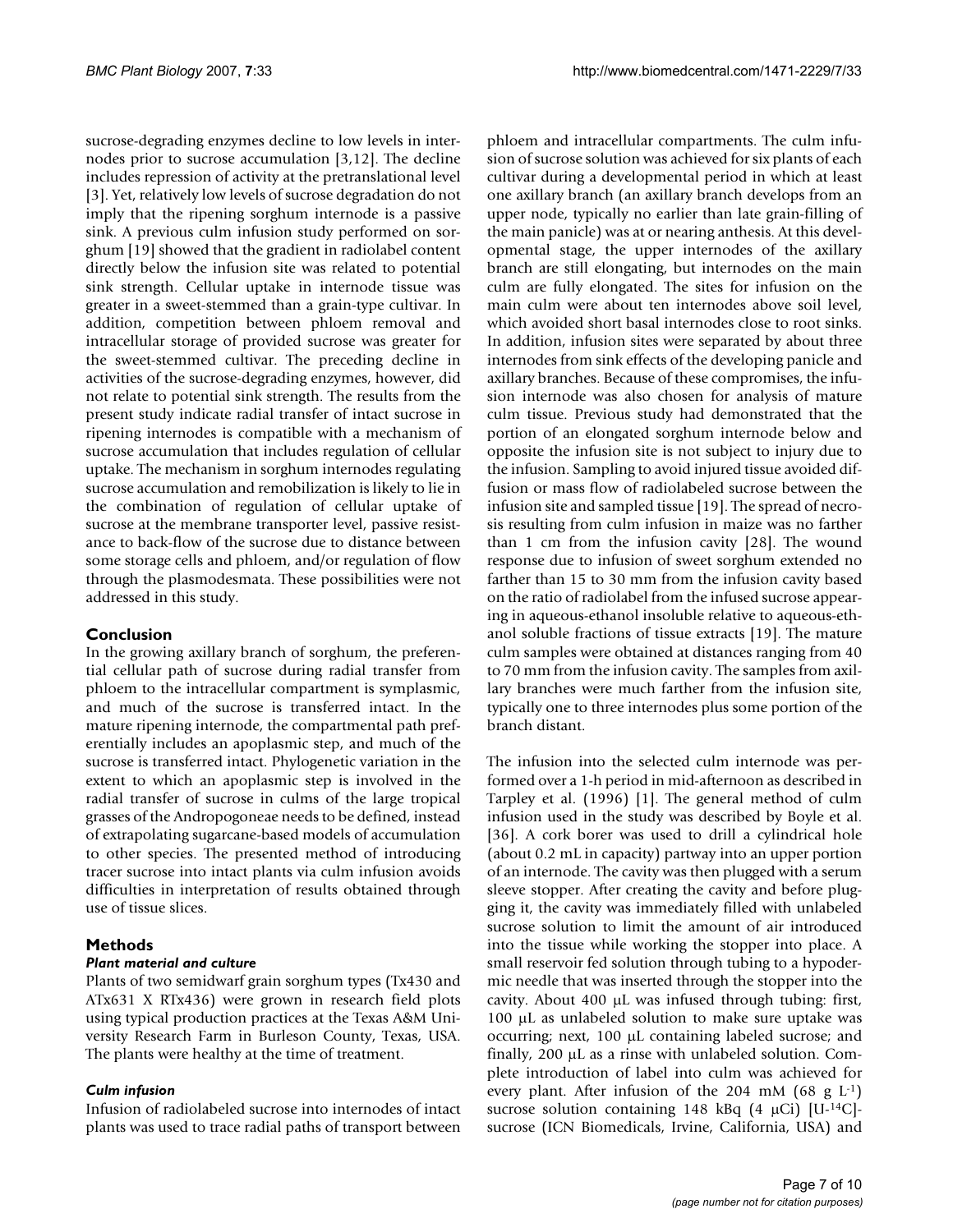296 kBq (8 µCi) [fructose-1-3H(N)]-sucrose (Sigma Chemical Co., St. Louis, Missouri, USA), the needle feeding the cavity was removed.

Plants were infused several hours before the end of the light period, and harvested about 24 hours later. The culm infusion procedure was used to introduce the labeled sucrose into the normal plant distribution routes, thus time needed to be allowed for the labeled sucrose to be distributed throughout the plant. A 15-h period had allowed a good distribution of label throughout the plant in a previous study [19], while 24 h had also proved practical in another study [1]. The 24-h interval was used here to allow the distribution to take advantage of a full diurnal cycle and approach steady state. A distribution approaching steady state was desired when examining the compartmental path of the sucrose during radial transfer. After 24 h, tissue was sampled from a) mature culm below and opposite the site of infusion (to avoid sucrose introduced into xylem or transferred directly through culm tissue), and b) internodal portions of an axillary branch which was at or prior to anthesis. The harvested plant material was bagged and stored on ice about one hour until processed.

# *Differential extraction of free-space and intracellular compartment*

Once samples were brought to the laboratory, the infused internode was sliced longitudinally into quarters. The quarter opposite the site of infusion was sliced into 3-mm sections with a razor blade. The razor blade was previously wiped with ethanol to remove oils. The resulting tissue sections were pooled in groups of two according to distance below the height equivalent to that of the site of infusion. When sampling the axillary branches, the middle portion of the internode was similarly quartered and sliced, with a sufficient number of the slices taken to approximate the tissue amount of the mature-culm samples.

The soluble sugars were differentially extracted from freespace and intracellular compartments of each group of sections through the following procedure [7]. First, sugars were extracted from the free space. Each group (typically about 80-mg dry weight) was rinsed with 4-mL buffer (25 mM MES [2-(*N*-morpholino)ethanesulfonic acid], pH 5.5, 250 mM mannitol, 1 mM CaCl<sub>2</sub>) for 2 minutes at room temperature to remove free-space solutes. Rinses were repeated with fresh buffer: once for 6 minutes and once for 22 minutes. During these latter rinses, humidified air was bubbled through the solution [7]. At the completion of a rinse, solutions were plunged directly into icecold methanol (12 mL of pooled rinses and 36-mL methanol to make final 75% [v/v] [18.5 M] solution). Intracellular-compartment soluble sugars were removed by agitation of remaining tissue for 30 minutes at 65°C in 15-mL 75% methanol. This step was repeated once with fresh aqueous (75%) methanol. These extracts were pooled on ice. Subsamples were removed for long-term storage at -20°C.

# *Radiolabel concentrations of soluble sugars*

Free-space and intracellular-compartment extracts were treated identically during analyses.

Samples in 75% methanol were treated with 10- to 15-mg activated charcoal (Sigma C-5385) per mL to remove substances that might interfere with enzymatic analyses [21,37]. The slurry was stirred, and then allowed to settle overnight at -20°C. This process was repeated once before removing solution away from the settled charcoal. Methanol in solution was then evaporated off at 60°C.

The total radioactivity in each sample was determined by counting an aliquot using liquid scintillation spectroscopy (Beckman Instruments, Irvine, California, USA; Model LS7500). The calculations for determining the relative contributions of 3H and 14C with automatic quench correction were confirmed using simultaneous equations [38].

The aqueous solutions remaining after evaporation of methanol were brought to 9-mM K-acetate, pH 5.5, and final concentrations of 4.3 EU glucose oxidase (EC 1.1.3.4) (Sigma G-6891) per mL and at least 545 EU catalase (EC 1.11.1.6) (Sigma C-30) per mL, where EU (enzymatic unit) is defined as 1 µmol substrate converted per minute under the assay conditions used by the supplier. After 60 minutes at 37°C, 0.5 meq of the acetate form of Amberlite IRA-68 (Sigma), a weak anion exchanger, was added per mL. Samples were agitated at room temperature for two hours, and liquid removed off of the settled resin to be saved for additional analyses. An aliquot was counted to determine the radioactivity removed as enzymatically converted glucose and possibly as other anions. The water content of the remaining resin slurry was determined by oven-drying [14]. This step was necessary to be able to calculate the total volume from which the aliquot was removed for counting.

Fructose was the next sugar to be selectively removed from solution. The solution was brought to 5.5-mM Bis-Tris (bis [2-hydroxyethyl]imino-tris [hydroxymethyl]-methane; 2-bis [2-hydroxyethyl]-amino-2-[hydroxymethyl]- 1,3-propanediol), pH 6.8. A hexokinase (EC 2.7.1.1) reaction was performed [14] in this buffer to completely convert fructose to a phosphate form for removal by strong anion exchange resin [14]. After this, solution was removed off of the resin and saved for additional analyses. An aliquot was counted to determine radioactivity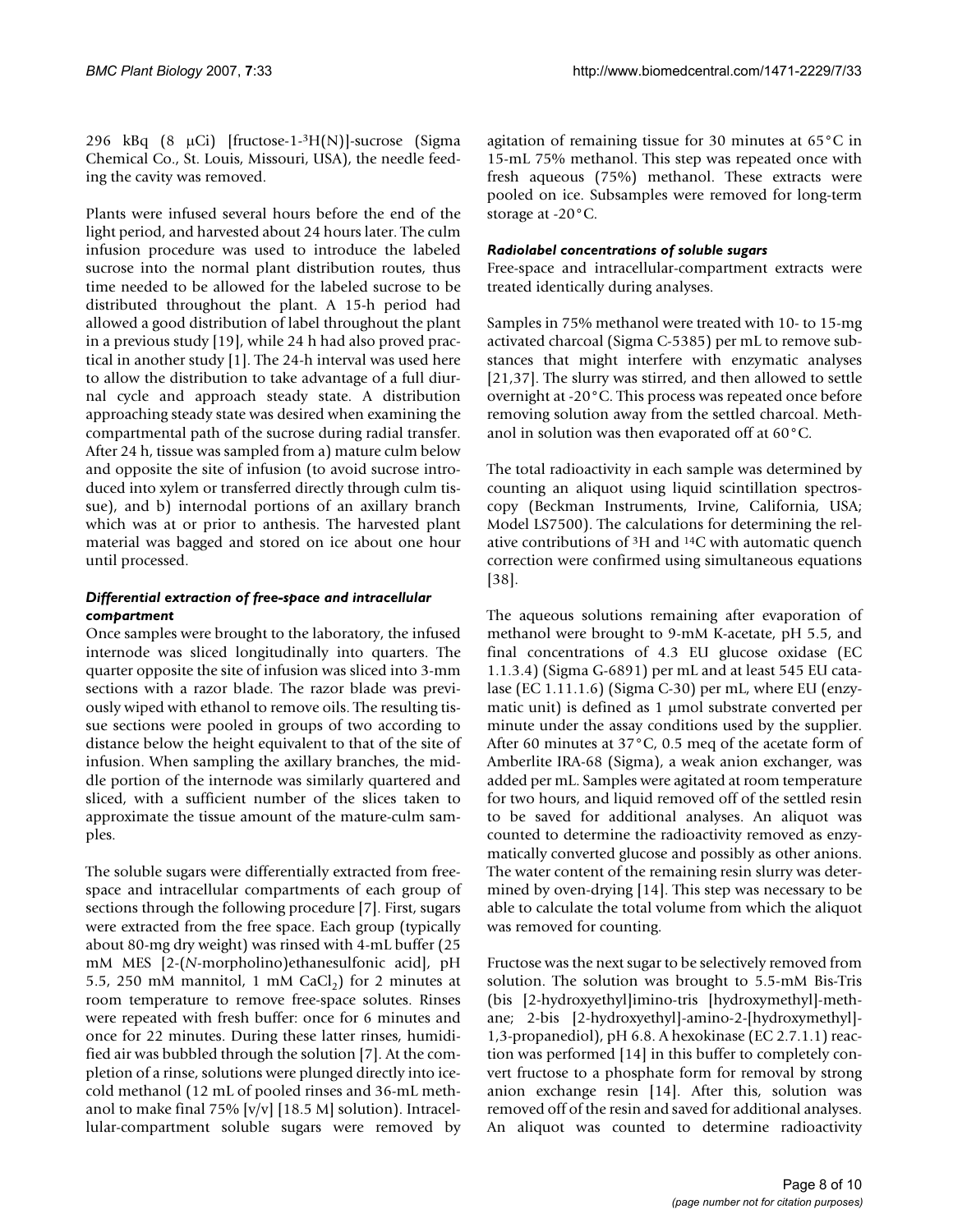removed to the resin as enzymatically converted fructose. The water content of the remaining resin slurry was again determined.

Water can become tritiated due to a solvent-exchange side reaction of phosphoglucoisomerase (EC 5.3.1.9) [39] or through complete oxidation of tritiated carbohydrates. An activated charcoal:powdered cellulose spin column was devised for rapid and quantitative removal of water from sucrose in multiple small samples [20]. A 1:1 (w/w) mixture of Darco G-60 activated charcoal (Aldrich Chemical Co., Milwaukee, Wisconsin, USA, catalog no. 24,227-6) and Sulka-Floc powdered cellulose (James River Corp., Hackensack, New Jersey, USA, SW-40 grade) was made. The column was prepared by pouring 400 mg of the mixture into a 5-mL disposable hypodermic syringe barrel. A glass microfiber disk was used to hold the powder in place. Before use, the column was washed by spin elutions: several times with 1-ml additions of water, several times with 75% methanol, and several more times with water. A spin was 1800 g for 1 minute at room temperature. The 1-mL aliquot of sample was applied, the column spun, and the first eluate collected. Four elutions, each of 1-mL water, then five elutions, each of 1-mL 80% methanol, followed. All  ${}^{3}H_{2}O$  eluted in the first three eluates (mean = 99.8%; 95% c.i. = 97.1 – 102.5%); sucrose was recovered in the aqueous-methanol eluates (mean = 94.1%; 95% c.i. = 93.5 – 94.7%). Separation was complete (0.4% <sup>14</sup>C in H<sub>2</sub>O eluates; 95% c.i. = -0.02 – 1.0%).

Sucrose was recovered in 80% methanol. To concentrate the solution as well as to move sucrose into aqueous solution for enzymatic analysis, methanol was evaporated off at 60°C. An aliquot was removed for counting to determine remaining radioactivity. The sucrose was then cleaved by addition of invertase (EC 3.2.1.26) (United States Biochemical Co., Cleveland, Ohio, USA; catalog no. 17676) at 2.9 EU per mL final concentration. The invertase supplemented the addition of buffered glucose oxidase and catalase that was otherwise identical to that described earlier for the enzymatic conversion of glucose. This reaction was allowed 90 minutes at 37°C. Other steps for determining radioactivity in the hexose moieties of sucrose were identical to those described earlier for determining amounts in glucose and fructose.

## *Concentrations of specific soluble sugars*

Glucose, fructose, and sucrose contents of the aqueous solution remaining after the initial evaporation of methanol were determined. These assays, which relied upon coupled-enzyme methods for stoichiometric production of NADH, were further coupled to allow stoichiometric reduction of INT (iodonitrotetrazolium violet). The absorbance of reduced INT product was read at 492 nm. The assays were performed in microtiter plates according to Hendrix [40], but with the modifications supplied by Tarpley et al. [14]. These modifications include the addition of albumin and detergent to help stabilize the chromophore in homemade reaction solutions.

## *Statistical methods*

The nature of the data suggested that a presentation of 95% confidence intervals (c.i.) about the mean was sufficient for interpretation. Confidence intervals are based on untransformed data. Transformations to account for proportional data and for non-normality did not alter any conclusions.

Randomization of label distribution between the two hexose moieties of sucrose was modeled as a Poisson process because the chance of an individual hexose molecule being involved in a particular catalysis event was rare [41].

# **Authors' contributions**

Culture of plants, development of sorghum as a model for whole-plant physiology study of photosynthate partitioning and allocation (DMV); development of the laboratory analytic procedures, conductance of the study, writing of the manuscript (LT). Both authors read and approved the final manuscript.

## **Acknowledgements**

The authors wish to thank Dr. Frederick R. Miller, retired Texas A&M University sorghum breeder, for development of the sorghum hybrids incorporating nonsenescence traits. These hybrids have been the impetus for the use of sorghum as a model species in whole-plant physiological aspects of photoassimilate partitioning and allocation.

## **References**

- 1. Tarpley L, Vietor DM, Miller FR: **Metabolism of sucrose during storage in intact sorghum stalk.** *International Journal of Plant Sciences* 1996, **157:**159-163.
- 2. Guimarães CT, Sills GR, Sobral BWS: **Comparative mapping of Andropogoneae: Saccharum L. (sugarcane) and its relation to sorghum and maize.** *Proceedings of the National Academy of Sciences USA* 1997, **94:**14261-14266.
- 3. Tarpley L, Lingle SE, Vietor DM, Andrews DL, Miller FR: **Enzymatic control of nonstructural carbohydrate concentrations in stems and panicles of sorghum.** *Crop Science* 1994, **34:**446-452.
- 4. Hatch MD, Glasziou KT: **[Sugar accumulation cycle in sugar](http://www.ncbi.nlm.nih.gov/entrez/query.fcgi?cmd=Retrieve&db=PubMed&dopt=Abstract&list_uids=16655794) cane. II. Relationship of invertase activity to sugar content [and growth rate in storage tissue of plants grown in control](http://www.ncbi.nlm.nih.gov/entrez/query.fcgi?cmd=Retrieve&db=PubMed&dopt=Abstract&list_uids=16655794)[led environments.](http://www.ncbi.nlm.nih.gov/entrez/query.fcgi?cmd=Retrieve&db=PubMed&dopt=Abstract&list_uids=16655794)** *Plant Physiology* 1963, **38:**344-348.
- 5. Zhu YJ, Komor E, Moore PH: **[Sucrose accumulation in the sug](http://www.ncbi.nlm.nih.gov/entrez/query.fcgi?cmd=Retrieve&db=PubMed&dopt=Abstract&list_uids=12223829)arcane stem is regulated by the difference between the [activities of soluble acid invertase and sucrose phosphate](http://www.ncbi.nlm.nih.gov/entrez/query.fcgi?cmd=Retrieve&db=PubMed&dopt=Abstract&list_uids=12223829) [synthase.](http://www.ncbi.nlm.nih.gov/entrez/query.fcgi?cmd=Retrieve&db=PubMed&dopt=Abstract&list_uids=12223829)** *Plant Physiology* 1997, **115:**609-616.
- 6. Rohwer JM, Botha FC: **[Analysis of sucrose accumulation in the](http://www.ncbi.nlm.nih.gov/entrez/query.fcgi?cmd=Retrieve&db=PubMed&dopt=Abstract&list_uids=11513743) [sugar cane culm on the basis of in vitro kinetic data.](http://www.ncbi.nlm.nih.gov/entrez/query.fcgi?cmd=Retrieve&db=PubMed&dopt=Abstract&list_uids=11513743)** *Biochemical Journal* 2001, **358:**437-445.
- 7. Lingle SE: **[Evidence for the uptake of sucrose intact into sug](http://www.ncbi.nlm.nih.gov/entrez/query.fcgi?cmd=Retrieve&db=PubMed&dopt=Abstract&list_uids=16666769)[arcane internodes.](http://www.ncbi.nlm.nih.gov/entrez/query.fcgi?cmd=Retrieve&db=PubMed&dopt=Abstract&list_uids=16666769)** *Plant Physiology* 1989, **90:**6-8.
- 8. Thom M, Maretzki A: **Evidence for direct uptake of sucrose by sugarcane stalk tissue.** *Journal of Plant Physiology* 1992, **139:**555-559.
- 9. Jacobsen KR, Fisher DG, Maretzki A, Moore PH: **Developmental changes in the anatomy of the sugarcane stem in relation to phloem unloading and sucrose storage.** *Botanica Acta* 1992, **105:**70-80.